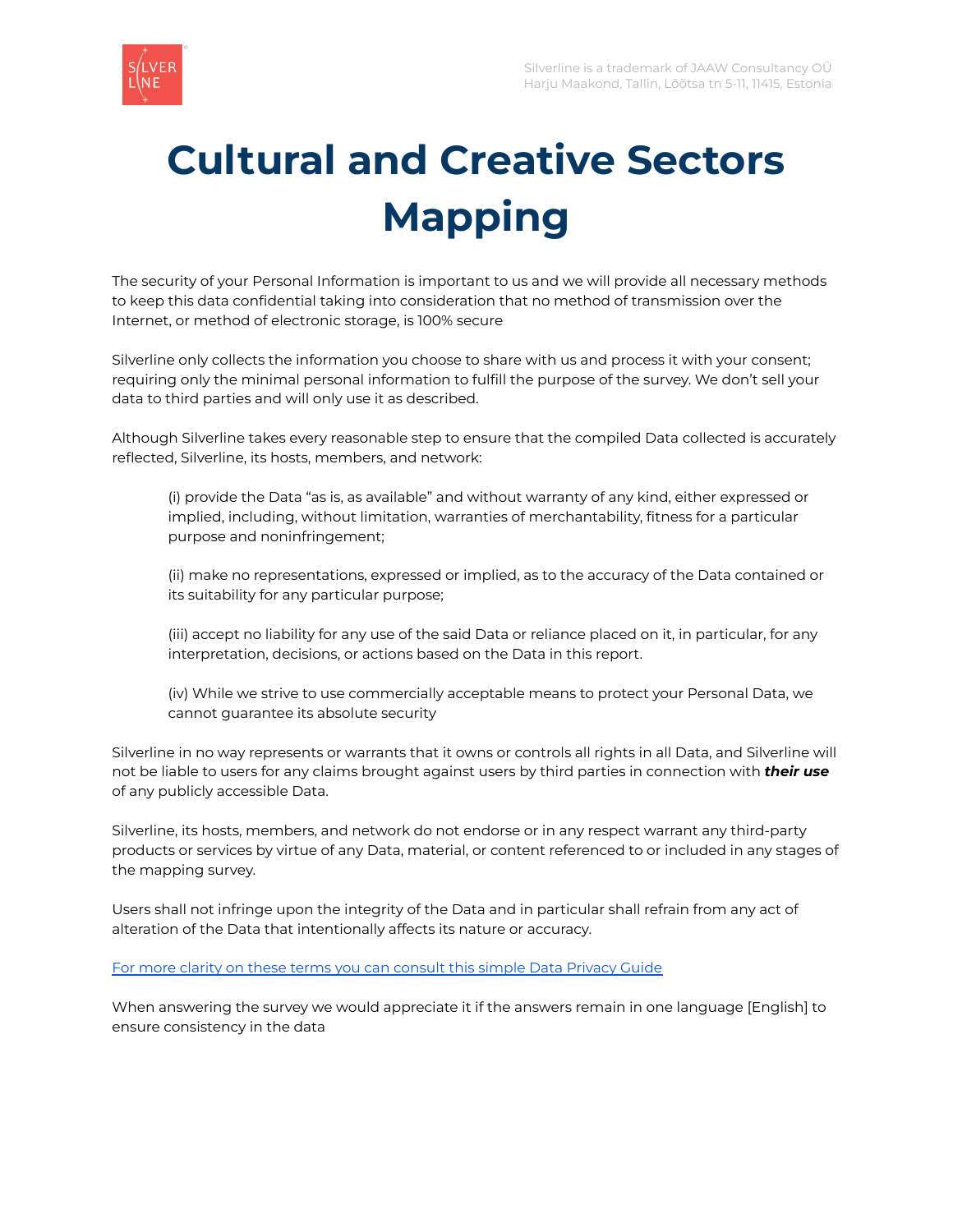

## **The purpose of the CCS Mapping**

The purpose of this research is to establish a baseline of the effect and affect of the Cultural and Creative Sectors on the economy today. Culture, as defined by UNESCO, plays a unique role in social progress. Developing culture is not a way to solve challenges, but rather a means to create a "space where individuals can express, explore and re-imagine complex and difficult issues." <sup>1</sup> This space, urban by nature, grows with the increasing interaction of its population – driving governments and city leaders towards investing in culture to underpin and support sustainable economic growth. Such an investment is not to be underestimated due to the role that culture plays in the promotion of any country as a partner for trade, investment, labor, education and tourism, all contributing to the nation's economic growth and progress.

#### **However, the question is: Can cultural value be measured?**

According to Australian academic Julian Meyrick, "Quantitative measurements of cultural value have had their day in the sun. They are not going to go away, and they do reveal certain things about some activities. But the idea that numbers do not lie died with the global financial crisis. They lie all the time and it is only by adding a qualitative (historical, empirical context) component to our valuation strategies that we can develop a better sense of where cultural subsidy goes and what it provides." $^{\rm 2}$ Moreover, according to The Culture and Creative Cities Monitor "Investment in culture remains extremely difficult to track, and its impact difficult to assess, due to the lack of shared definitions, data and metrics, particularly at city level."<sup>3</sup>

**Our aim with this survey is to change that...**

## **Freelancers Survey**

### Why are we asking freelancers for their demographic information

Simply put, demographic questions are any question(s) that aim to better understand the identity of a particular respondent. We seek basic demographic information about respondents in order for us to understand where each person fits in the general population and gives us the opportunity to better understand certain background characteristics of the respondents. We also use demographics to further understand more about a population's characteristics for many purposes, including policy development impact on groups and economic market research on populations.

#### Why are we asking freelancers about their Industry

Industry analysis is a tool that many businesses use to assess the market. It is used by market analysts, as well as by business owners, to figure out how the industry dynamics work for the specific industry studied. It usually helps the analyst develop a strong sense of the Political, Economic, Social, and

<sup>&</sup>lt;sup>1</sup>Howson Paul; Dubber John Culture Matters Report. 2014 Edition, p.7.

<sup>2</sup>Howson Paul; Dubber John Culture Matters Report. 2014 Edition, p.14.

<sup>3</sup>Montalto V; Jorge Tacao Moura C; Langedijk S; Saisana M. The Cultural and Creative Cities Monitor (C3 Monitor). 2017 Edition.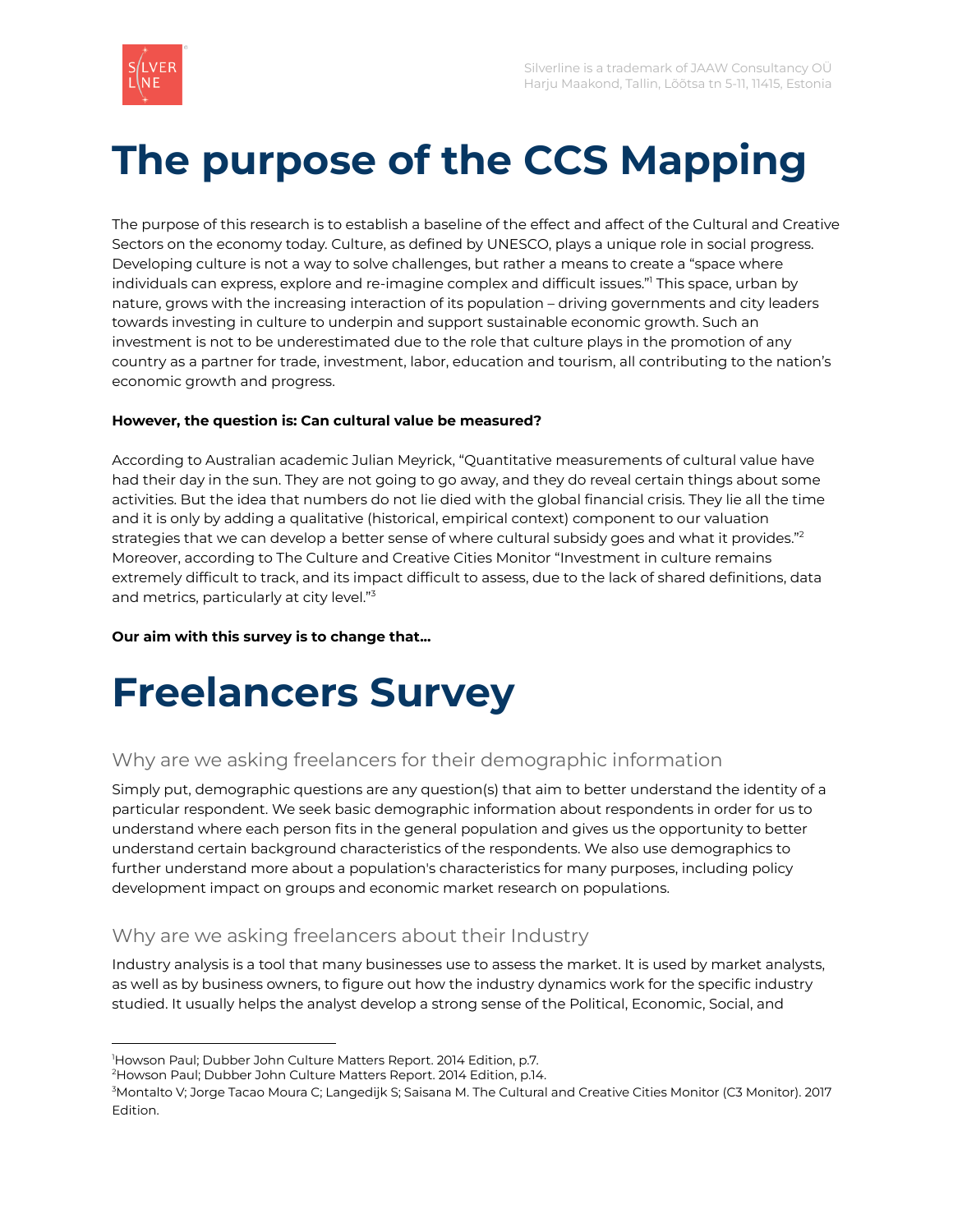

Technological factors affecting the industry, however this doesn't look at them from *a freelancer's point of view* and with this section we are aiming to change that

#### Why are we asking freelancers for their Social information

Social statistics and quantitative data analysis are tools used to understand society and social transformations. We want to try to assess people's attitudes and map the data to produce models to assess the conditions that affect change in the behavior of the individual and the population. Social statistics are used as a means of investigation to test the impact of policies on the lives of people.

#### Why are we asking freelancers for their Economic information

Analyses within economic statistics both make use of and provide the empirical data needed in economic research, whether descriptive or econometric. They are a key input for decision making concerning economic policies. Contrary to popular belief, both the *availability* and the *nature* of economic statistics are closely linked to developments in economic theory **so if the data reflecting the CCS economic impact changes, so does the picture of the overall economic system.** Thus, the data we want to have today can attempt to accurately represent what the CCS supplies to the economy in terms of cultural vibrancy.

#### Why are we asking freelancers about their Skills and Knowledge

Personal and professional growth may be the key to your long-term success. Even if you feel like you are in a good spot in your career, if you aren't seeking opportunities for growth, you could be hurting your chances for future success. **Professional growth is the development or better use of talents and skills that lead to improved outcomes**. This development can take place in many different places – on the job or [in] off-the-job environments. Actively pursuing professional development ensures that knowledge and skills stay relevant and up to date. It also allows professionals to be more aware of changing trends and directions in an industry.

# **Organisation Survey**

### Why are we asking Organizations for Operational information

Understanding how an organization functions helps to shed light on areas of opportunity that may only require simple or collaborative changes to spur growth. Given the lack of consistent comparative data we are considering this information to serve as a baseline to operational requirements in the CCS today. This offers us the opportunity for further enquiry if certain organizational trends or patterns appear.

#### Why are we asking Organizations about their Communication information

External communication is specifically aimed at people and organizations operating outside of your organization. Internal communication is specifically aimed at employees and management. With these questions, we aim to quantify organizational commitment and investment in communication to disseminate news and information about what you do to the public, customers and external parties. Potentially, we aim to draw conclusions about efforts that make organizations more visible to the public.